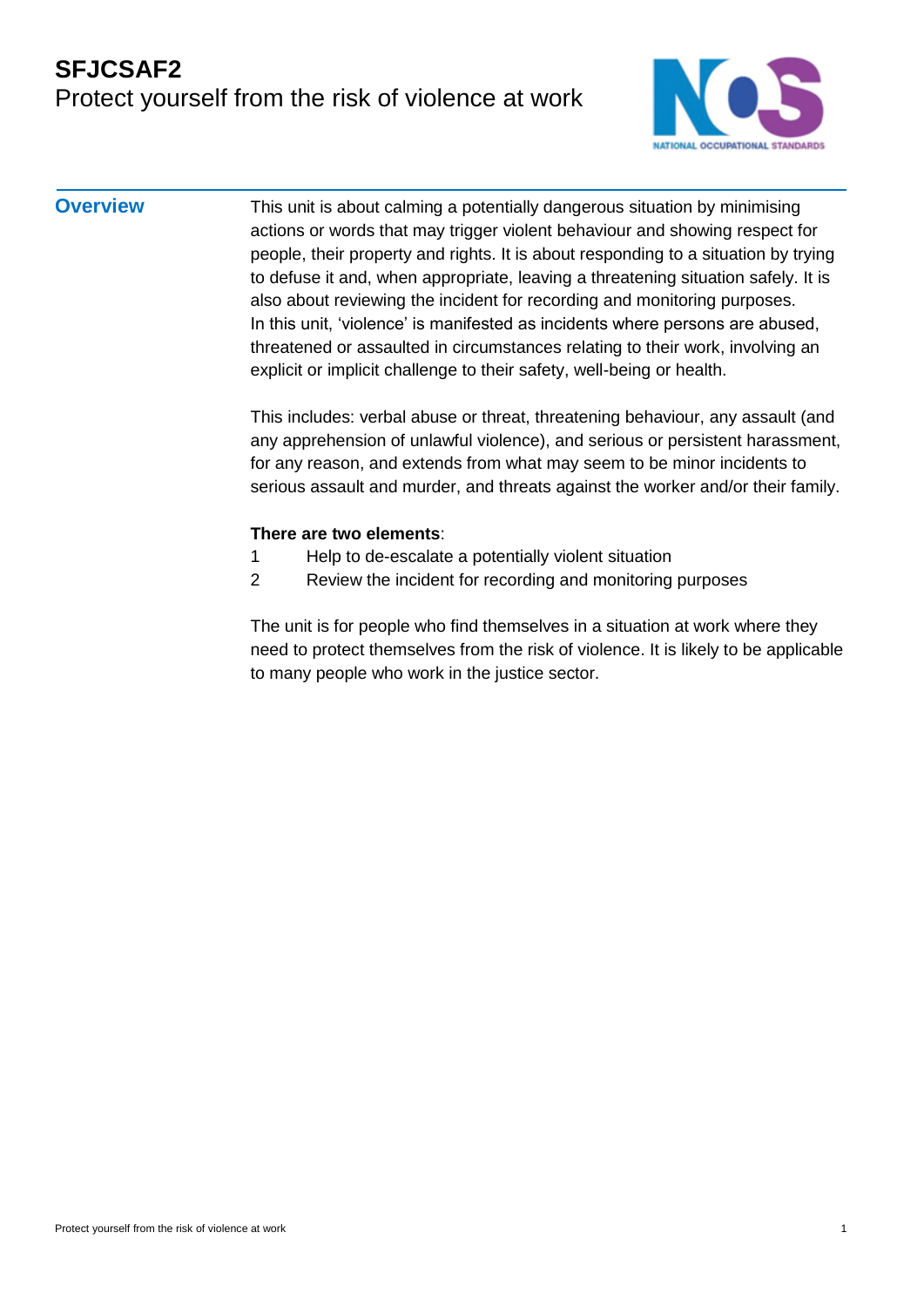Protect yourself from the risk of violence at work

| <b>Performance</b><br>criteria |                                                    | Help to de-escalate a potentially violent situation                                                                                                                                                                                                                                                                      |
|--------------------------------|----------------------------------------------------|--------------------------------------------------------------------------------------------------------------------------------------------------------------------------------------------------------------------------------------------------------------------------------------------------------------------------|
| You must be able to:           | P <sub>1</sub><br>P <sub>2</sub><br>P <sub>3</sub> | maintain a calm, reassuring and professional attitude towards those<br>presenting unacceptable behaviour<br>maintain a safe distance to avoid physical contact if possible<br>communicate with those presenting unacceptable behaviour in a way<br>that:<br>P3.1 shows respect for them, their property and their rights |
|                                | P4                                                 | P3.2 is free from discrimination and oppressive behaviour<br>keep the situation under review and act appropriately to ensure the<br>immediate safety of<br>P4.1 yourself<br>P4.2 other people in the vicinity<br>P4.3 the individual                                                                                     |
|                                | P <sub>5</sub>                                     | take constructive action to defuse the situation which<br>P5.1 will not make the situation worse<br>P5.2 is consistent with your organisation's policy and procedures and<br>your legal responsibilities                                                                                                                 |
|                                | P <sub>6</sub>                                     | request assistance promptly when you are unable to calm the situation<br>down and it is appropriate and feasible to do so                                                                                                                                                                                                |
|                                | P7                                                 | look for opportunities to end contact with the individual and leave the<br>situation if the risk of violence looks set to escalate                                                                                                                                                                                       |
|                                | P <sub>8</sub>                                     | explain clearly to the people involved, if it is appropriate,<br>P8.1 what you will do<br>P8.2 what they should do and<br>P8.3 the likely consequences if the situation continues                                                                                                                                        |
|                                | P <sub>9</sub>                                     | leave the scene of the incident if the threat to your own safety and that of<br>other people is too great, minimising the risk of injury to yourself and<br>other people as you leave                                                                                                                                    |
|                                |                                                    | Review the incident for recording and monitoring purposes                                                                                                                                                                                                                                                                |
| You must be able to:           | P11                                                | P10 review the sequence of events leading up to the incident<br>discuss with relevant persons whether organisational procedures helped<br>or hindered the incident                                                                                                                                                       |
|                                |                                                    | P12 complete records in accordance with organisational requirements about<br>P12.1 your actions at the time of the incident<br>P12.2 the circumstances and severity of the incident<br>P12.3 the measures taken to protect yourself and other people<br>P12.4 action taken to try to calm the situation down             |
|                                | P13                                                | look through the organisation's and your own risk assessment relevant to<br>your activities and assess its adequacy for dealing with similar incidents                                                                                                                                                                   |

P14 make recommendations to reduce the risk of further similar incidents to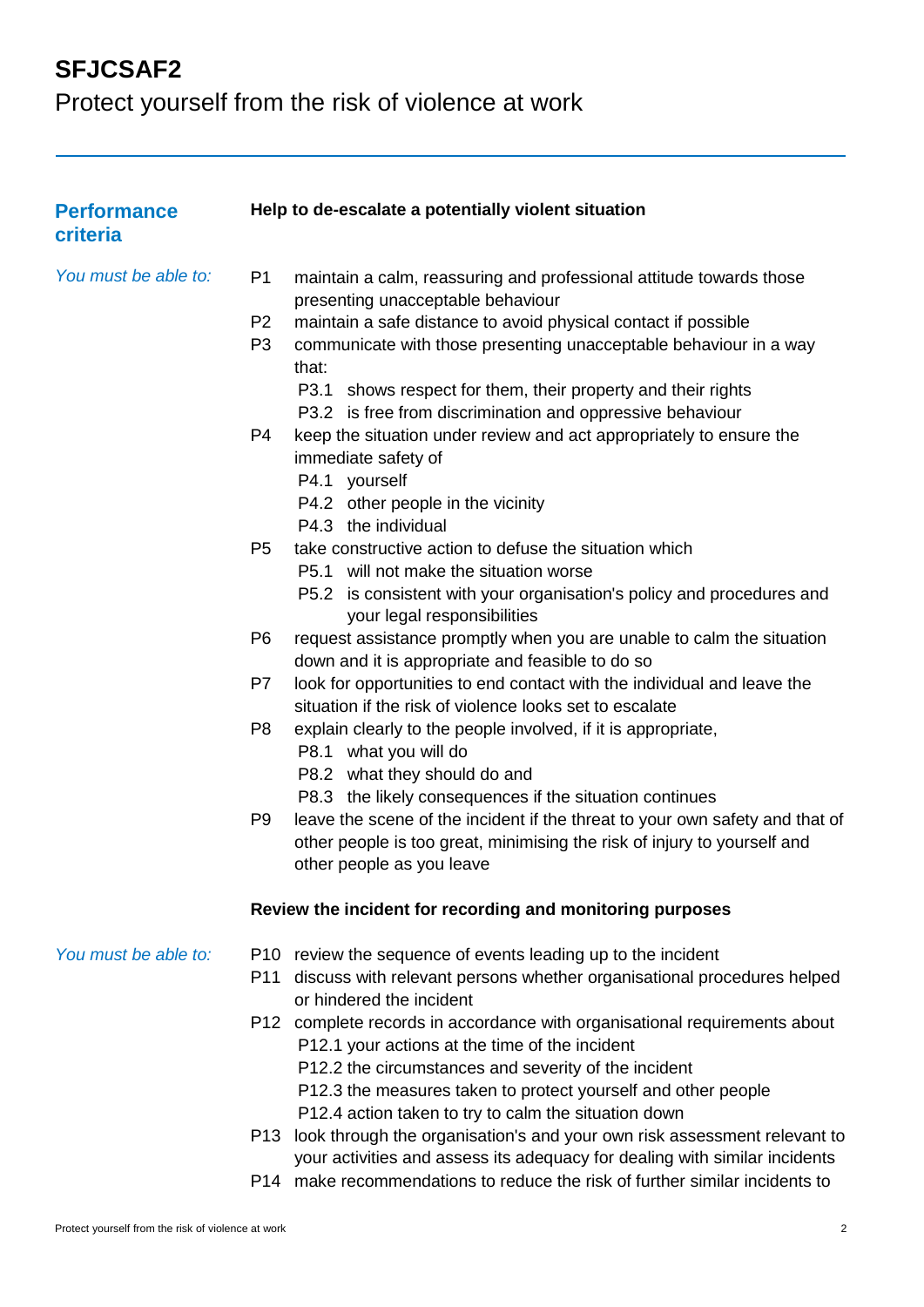# **SFJCSAF2** Protect yourself from the risk of violence at work

relevant people which will make you and other people feel safer and identify areas where you would benefit from training

- P15 contribute to good practice by sharing relevant non-confidential information with other people in similar job roles which could help reduce incidents of violence
- P16 make use of available support and advice to help alleviate any incidentrelated health problems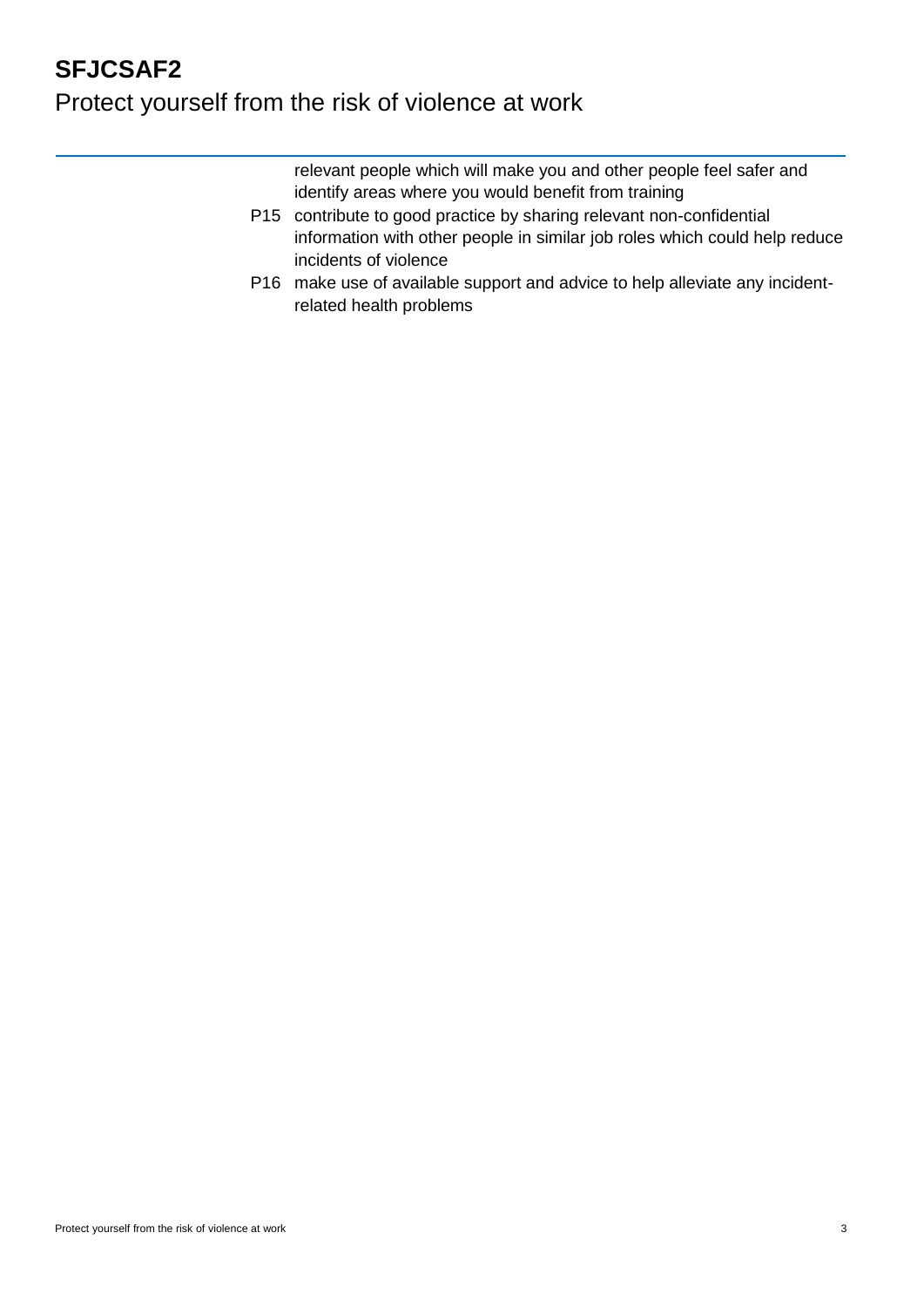Protect yourself from the risk of violence at work

| <b>Knowledge and</b><br>understanding |                | Help to de-escalate a potentially violent situation                                                                                                                       |
|---------------------------------------|----------------|---------------------------------------------------------------------------------------------------------------------------------------------------------------------------|
| You need to know and<br>understand:   | K <sub>1</sub> | your legal duties for ensuring your well-being, safety and health in the<br>workplace as explained by relevant legislation pertaining to health and<br>safety at work     |
|                                       | K <sub>2</sub> | your job role, responsibilities and limitations                                                                                                                           |
|                                       | K <sub>3</sub> | your own capabilities and limitations in terms of protecting yourself in<br>potentially violent situations                                                                |
|                                       | K4             | when it is appropriate and possible to maintain a safe distance and avoid<br>physical contact                                                                             |
|                                       | K <sub>5</sub> | the importance of showing respect for people, their property and rights<br>and how to do so                                                                               |
|                                       | K <sub>6</sub> | how to avoid behaviour or language that may indicate you are being<br>discriminatory or oppressive                                                                        |
|                                       | K7             | how to interpret simple body language and the importance of                                                                                                               |
|                                       |                | acknowledging other people's personal space                                                                                                                               |
|                                       | K <sub>8</sub> | the importance of remaining alert to triggers of violent behaviour                                                                                                        |
|                                       | K9             | the importance of planning how you will leave a situation if there is a<br>physical risk including identifying where the nearest exit routes are                          |
|                                       |                | K10 the main signs that a situation could escalate to violent behaviour and<br>how to recognise these                                                                     |
|                                       | K11            | the point at which to leave the scene of the incident, seek help and safe<br>techniques for leaving the situation                                                         |
|                                       |                | K12 the types of constructive behaviour you can use to calm situations                                                                                                    |
|                                       |                | K13 your organisation's procedures in regard to dealing with violent<br>behaviour                                                                                         |
|                                       |                | Review the incident for recording and monitoring purposes                                                                                                                 |
| You need to know and<br>understand:   |                | K14 your organisation's procedures in regard to dealing with violent<br>behaviour                                                                                         |
|                                       |                | K15 your legal duties for ensuring your well-being, safety and health in the<br>workplace as explained by relevant legislation pertaining to health and<br>safety at work |
|                                       |                | K16 your organisation's procedures in regard to dealing with violent<br>behaviour                                                                                         |
|                                       | K17            | the importance of having the opportunity to talk to someone about the<br>incident afterwards                                                                              |
|                                       |                | K18 the reports that have to be made and the records that have to be kept<br>about a potential or actual incident of violence                                             |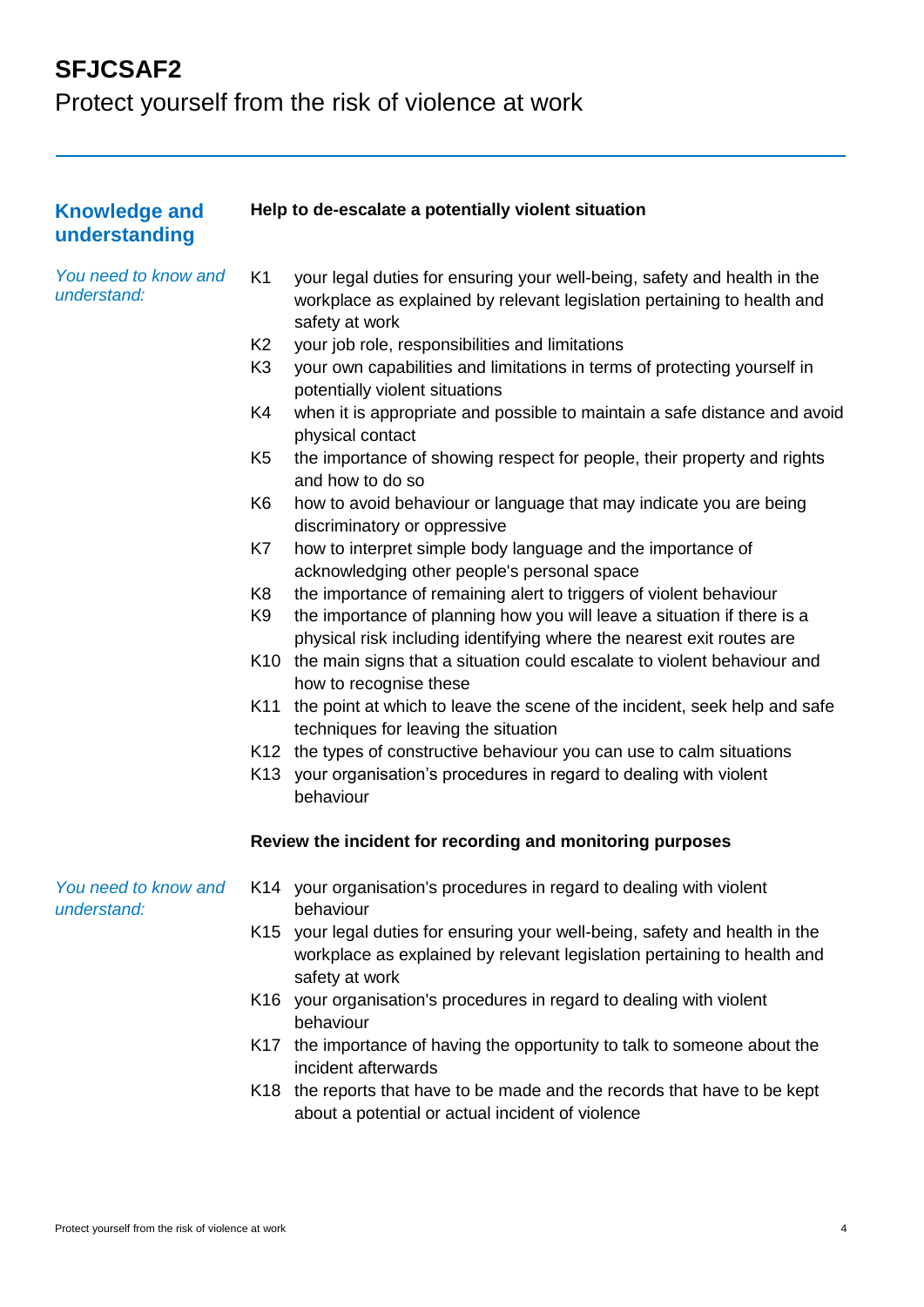Protect yourself from the risk of violence at work

#### **Additional Information**

**Glossary** In performance criterion 1, review might include reflection on the individual's mental health status and the interface between certain mental health needs and violence.

> In performance criterion 2, the relevant person will be a person named in the organisation's procedures as having responsibility for dealing with reports and incidents of violence at work.

In performance criterion 3, communication includes non-verbal communication as well as verbal communication.

In performance criterion 4, acting appropriately will include the use of physical interventions if this is in line with the organisation's environment and culture and relates to those workers performing roles where "hands on" contact is likely and legitimate. These interventions are commonly either "breakaway techniques" (when defending oneself or another) or "restraint techniques" (when physically restricting a person's movement).

In knowledge statement 8, triggers of violence are factors that might prompt violence occurring. They can be categorised in four different types:

- 1. temporary personal factors for example, the individual being uncomfortable from a lack of food, warmth, light, or presenting challenging behaviour whilst under the influence of drink or drugs, or
- 2. persistent personal factors such as having a difficulty or disability which prevents normal communication, movement or behaviour, or
- 3. temporary environmental factors such as a hot, noisy, crowded room, poor work dynamics in terms of furniture layout, etc, or
- 4. persistent environmental factors such as too much being expected of the individual or that the quality of the service consistently does not meet the required standards of the user

#### **Links to other NOS**

This unit will be relevant to the work described in many of the other units as managing the risk of violence at work will be an important skill for many employees in the justice sector.